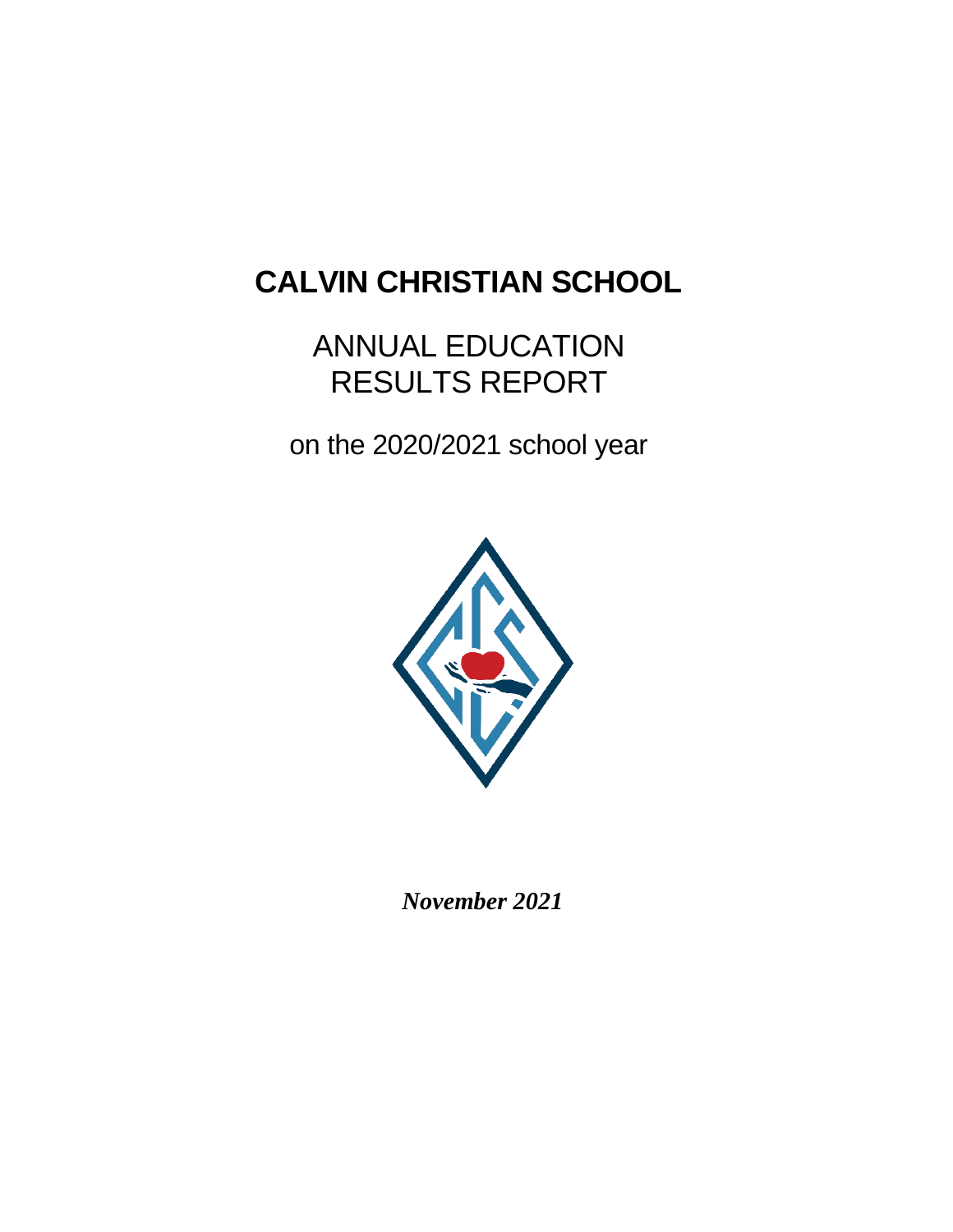### **School Profile**

Calvin Christian School is an accredited K-12 independent school operated by a Society consisting of members of four local Netherlands Reformed Congregations. The school facility, located west of



Lethbridge, consists of connected elementary, middle, and high school wings, plus a separate industrial education building.

CCS operates under the authority of a school board consisting of six members appointed by consistories, and six members elected by the members of the Society. The principal acts as advisory member on the board.

Our students are bussed in from a wide area of southern Alberta. As of Sept. 30, 2020, our enrolment stood at 853 students. On June 25, 2021, 53 grade 12 students graduated from our high school.

# **Vision**

To provide Christian education through quality teaching and learning based on God's Word.

# **Mission**

To ensure that all its students are instructed according to the Holy Word of God (KJV) in all matters spiritual and temporal so they have the opportunity to acquire the knowledge, skills, and attitudes necessary to become capable, responsible, caring and contributing members of society.

# **Core Values**

We acknowledge our dependency on the Lord and His provision as we fulfil our callings.

Each member of the school community has a responsibility to show leadership

by holding themselves and others accountable, as we strive to display:

**Integrity** *Living consistently with our beliefs in public and private.* **Respect** *Showing reverence for God, obedience to authority, and respect for others.* **Stewardship** *Demonstrating contentment and gratitude by using God's gifts responsibly and diligently.* **Compassion** *Caring for those around us and serving them with love and empathy.* **Harmony** *Cooperating with others to seek the good of our community.*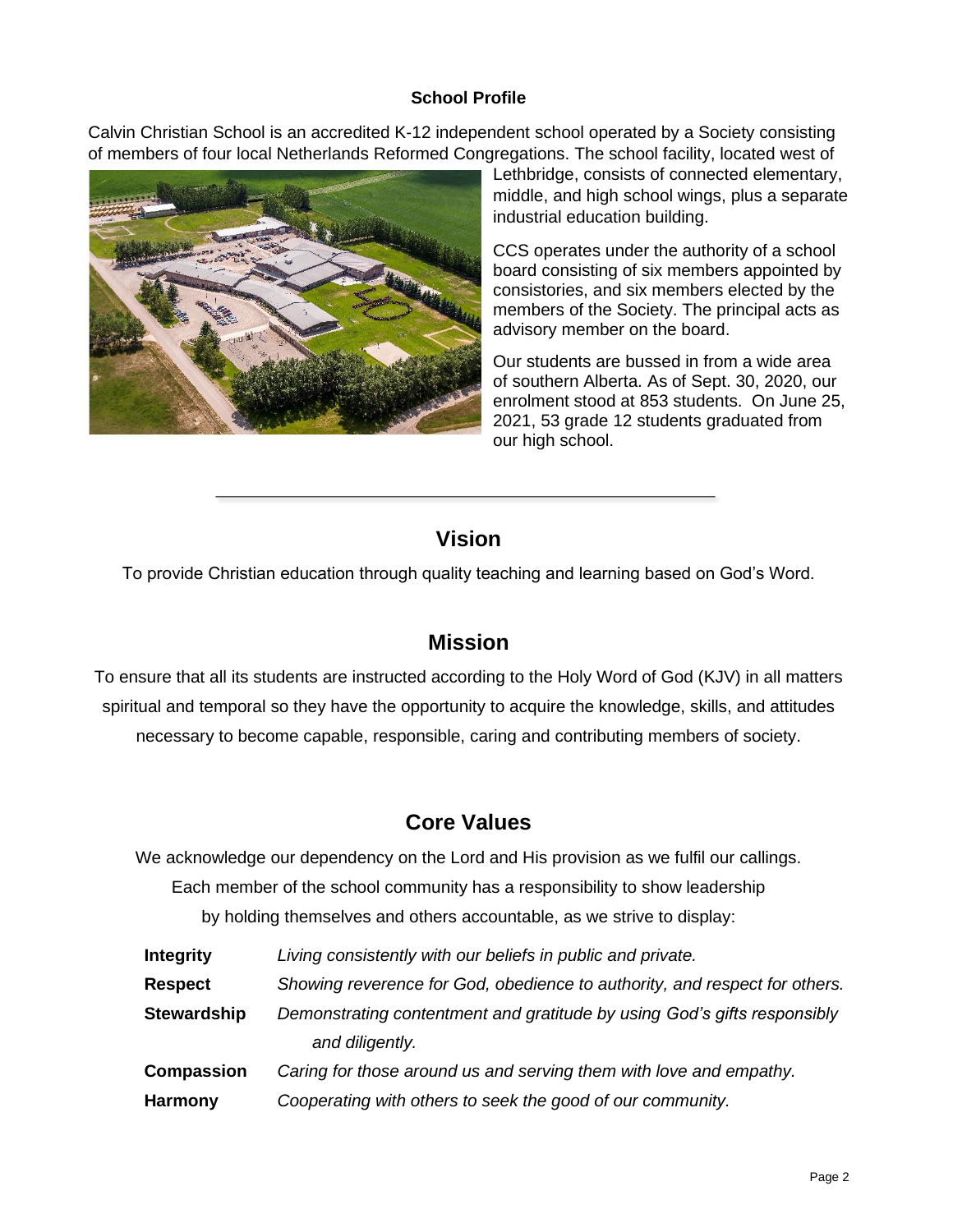## **Principles and Beliefs**

The staff of Calvin Christian School seeks to provide instruction based on the following principles and beliefs:

The Bible, as God's inspired, infallible Word, is an absolute rule for life and everyone is required to respect and obey it.

- All students have received talents and abilities which they are required to develop and use to the best of their ability and for which they are accountable before God, their families, and their communities.
- All teachers and students should be challenged and encouraged to do the very best they can at whatever they do, not in pursuit of external rewards, but in obedience to God.
- All students should achieve mastery of basic skills needed in this life (reading, writing, mathematical and technical skills), as well as a clear understanding of scientific, social, environmental and political issues (in which God's creation and providence are stressed).
- All teaching should instil Biblical and moral values such as:
	- the preciousness of time
	- each individual's responsibility to be a good example for others
	- self-discipline
	- good study habits
	- good stewardship
	- respect toward others
	- proper respect for and obedience to authority
	- proper attitudes toward friendship, marriage, family, work, and society
	- proper health habits and proper physical fitness

The education students receive should not only help prepare them for entrance into the world of work or for post-secondary education, but also provide them with the knowledge, skills, and attitudes necessary for them to become capable, responsible, caring and contributing members of society.

The success of students is the shared responsibility of primarily the students, parents, and school; and, secondarily, the broader community and the government.

# **Accountability Statement**

The Annual Education Results Report for the Calvin Christian School Society of the Netherlands Reformed Congregations for the 2020/2021 school year was prepared under the direction of the Board in accordance with the responsibilities under the Private Schools Regulation and the Education Grants Regulation. The Board is committed to using the results in this report, to the best of its abilities, to improve outcomes for students and to ensure that all students in the school authority can acquire the knowledge, skills and attitudes they need to be successful and contributing members of society. This Annual Education Results Report for 2020/2021 was approved by the Board on November 30, 2021. Board on November 30, 2021.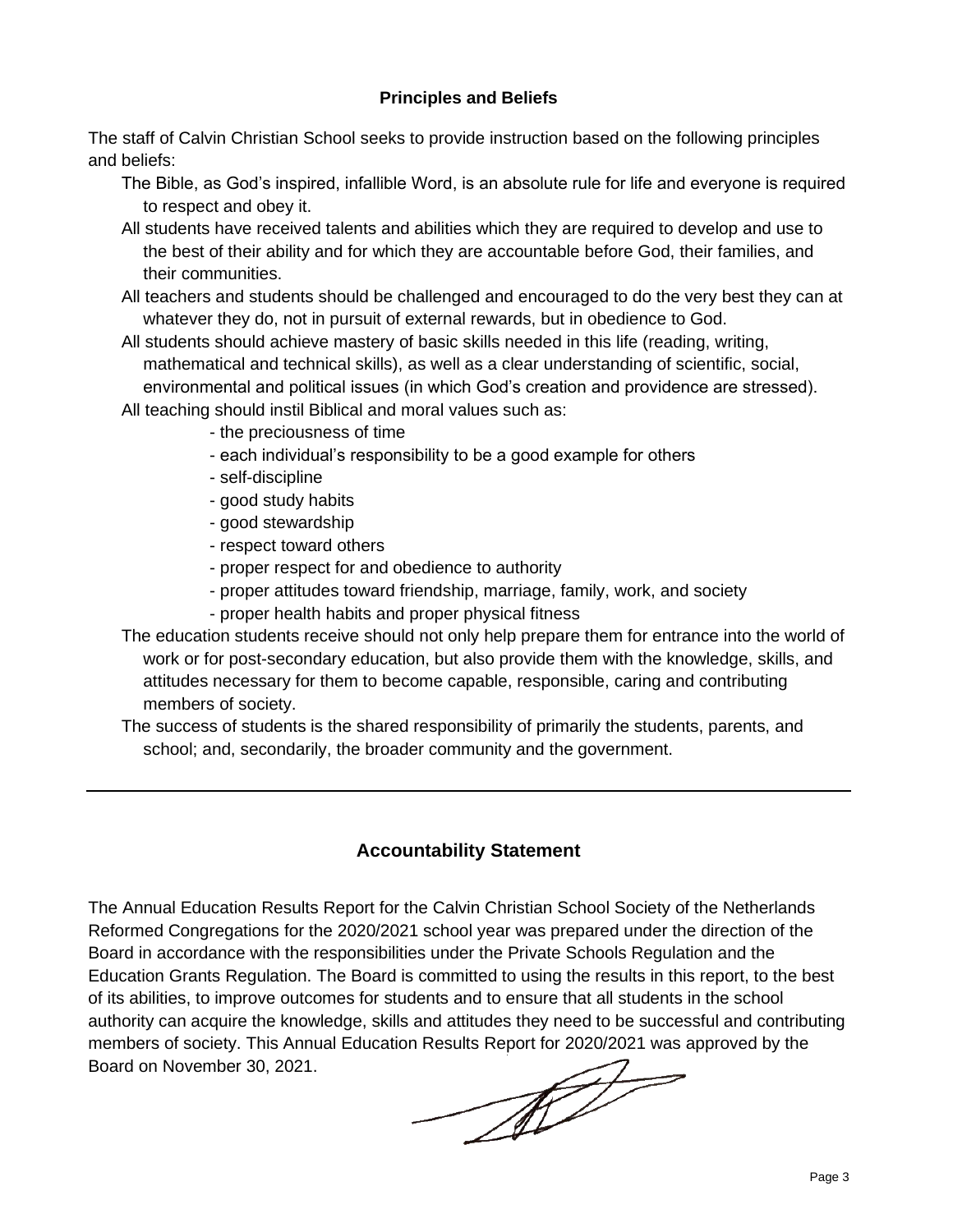#### **Trends, Issues, and Noteworthy Events**

After an inconclusive, 'distanced,' end to the previous school year, we were thankful to be able to begin the year with in-person classes again. Remaining restrictions and all the COVID-related circumstances testified of the Lord's continued judgments in the earth. There were also more direct and personal callings; in July and October, graduates from each of the two preceding graduating classes were tragically killed in car accidents. How solemnly these empty places speak to staff and students alike, as well as to their families and the whole community. Other family and community members also passed away during the year. Despite a cold winter and sometimes treacherous roads, however, bus drivers, students, and staff were all spared throughout the year.

Serious callings in our own community and in world events have pointed us to the urgency of preparation for an all-decisive eternity. Only by God's Word and Spirit may we be made wise unto salvation. What a blessing, then, that the Scriptures could be opened and explained in our Christian school for another year! God's Word came not only in classes, but also by way of addresses to students by local ministers. While 'assemblies' had to be virtual instead of physical, we could still gather around the truth of the Bible expounded by God's servants. The arrival of a new pastor for the Nobleford congregation meant that there were three local pastors able to join in leading assemblies. We are thankful for continued opportunities to experience this link with our supporting churches. May the Lord grant His blessing upon Bible instruction in every form.

Other assemblies provided instruction on timely practical matters and connected students to our mission team in Bolivia. The work of the NAGM was also supported by a fundraiser, and we were further gratified to see strong support again also for the Food Bank, the Eventide home, and other good causes. The work of the mission was again featured near the end of the year during a Mission Day that formed a key part of our online CCS Showcase.

While we are glad that many of these events and programs could still take place, it was definitely not a 'normal' year. Several events had to be re-organized or postponed to work around absences and closures. Almost every class had a week or two of required isolation; all of grades 7-12 were home for a number of weeks, and the whole school in January and again in May. The restrictions in place throughout the year, along with the instability and uncertainty that were experienced, took their toll on students, staff, and families. Extra preparations were required from teachers, extra attention and effort from students, and extra direction and involvement from parents. Nevertheless, we were able to act on lessons learned from the previous year to try to provide as solid a learning experience as possible under the circumstances. Despite feelings of fear, confusion, anxiety, and division, there was overall a spirit of willingness and cooperation for which we are very thankful.

Along with health measures to which we had to respond, several other external changes were also significant. Alberta Education's introduction of a new funding and accountability system for schools required a fair bit of adjustment. This was the last year of operation for ADLC, whose Distance Education offerings have been an important part of our high school program for many years. Alberta Ed also moved forward with plans for a curriculum revision in K-6. We are fortunate to have had the support of AISCA and other partners in dealing with these ongoing changes.

A re-organization of our administrative structure brought the addition of an Operations Manager this year, a role that we trust will continue to be profitable for the school by allowing the focus of the remaining admin team members to be more directly on academic programming.

Internally, we were privileged to take part in meaningful conversations leading to development of a set of Core Values in alignment with the Board's strategic planning work. We hope that these values – Integrity, Respect, Stewardship, Compassion, Harmony – may not simply be words, but that we may all see our responsibility to strive to live them out in practice.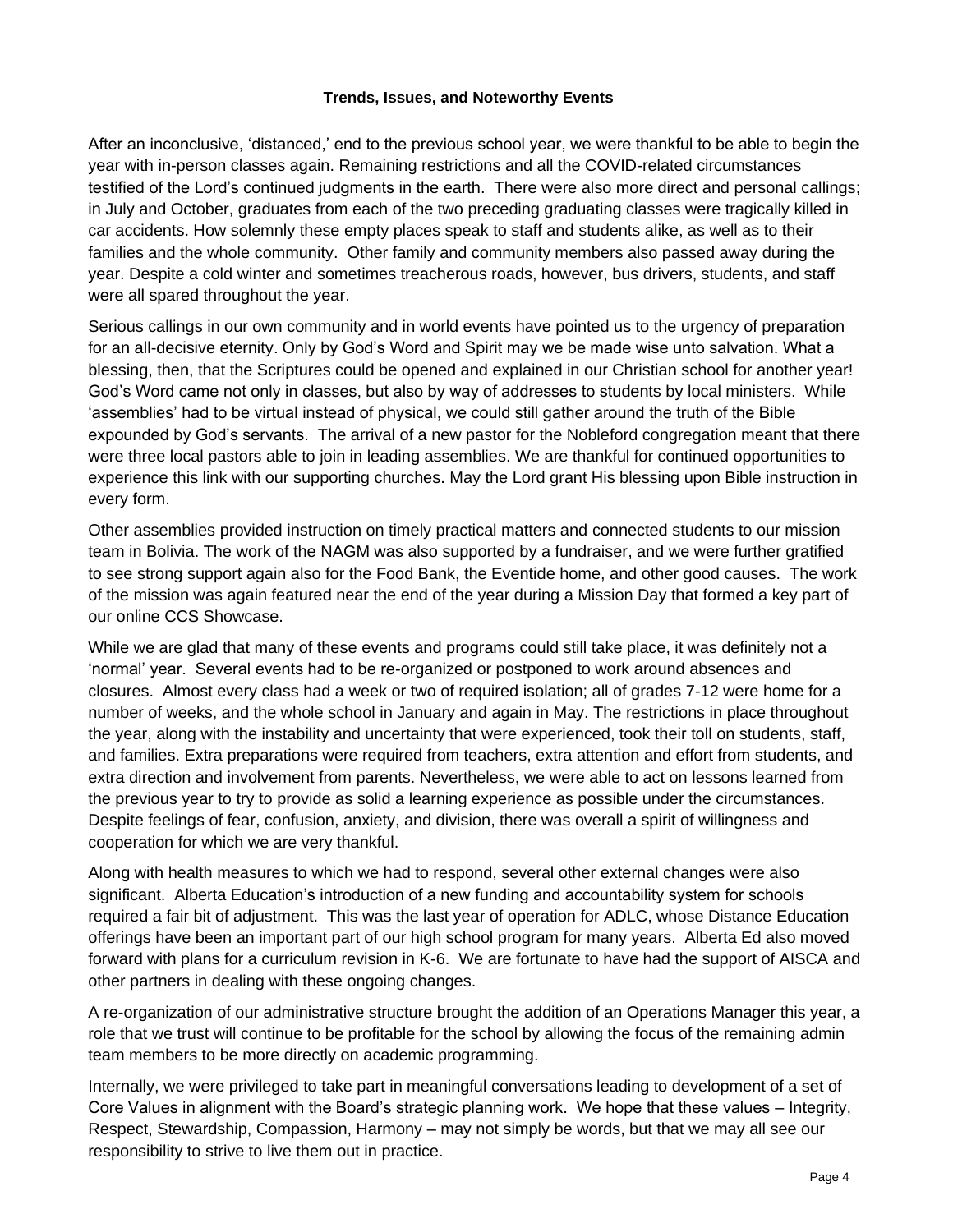#### **Spring 2021 Required Alberta Education Assurance Measures - Overall Summary**

|                                |                                                                          |                          | <b>Calvin Christian School Societ</b> |                        |                   | Alberta                    |                        |                    | <b>Measure Evaluation</b> |           |
|--------------------------------|--------------------------------------------------------------------------|--------------------------|---------------------------------------|------------------------|-------------------|----------------------------|------------------------|--------------------|---------------------------|-----------|
| <b>Assurance Domain</b>        | <b>Measure</b>                                                           | Current<br><b>Result</b> | <b>Prev Year</b><br>Result            | Prev 3 Year<br>Average | Current<br>Result | <b>Prev Year</b><br>Result | Prev 3 Year<br>Average | <b>Achievement</b> | Improvement               | Overall   |
|                                | Student Learning Engagement                                              | 84.9                     | n/a                                   | n/a                    | 85.6              | n/a                        | n/a                    | n/a                | n/a                       | n/a       |
|                                | Citizenship                                                              | 89.5                     | 92.2                                  | 93.1                   | 83.2              | 83.3                       | 83.0                   | n/a                | n/a                       | n/a       |
|                                | 3-year High School Completion                                            | 88.5                     | 92.0                                  | 91.2                   | 83.4              | 80.3                       | 79.6                   | <b>High</b>        | Maintained                | Good      |
| Student Growth and Achievement | 5-year High School Completion                                            | 92.4                     | 90.9                                  | 93.8                   | 86.2              | 85.3                       | 84.8                   | Very High          | Maintained                | Excellent |
|                                | PAT: Acceptable                                                          | n/a                      | n/a                                   | 91.3                   | n/a               | n/a                        | 73.7                   | n/a                | n/a                       | n/a       |
|                                | PAT: Excellence                                                          | n/a                      | n/a                                   | 23.0                   | n/a               | n/a                        | 20.3                   | n/a                | n/a                       | n/a       |
|                                | Diploma: Acceptable                                                      | n/a                      | n/a                                   | 84.2                   | n/a               | n/a                        | 83.6                   | n/a                | n/a                       | n/a       |
|                                | Diploma: Excellence                                                      | n/a                      | n/a                                   | 11.0                   | n/a               | n/a                        | 24.1                   | n/a                | n/a                       | n/a       |
| Teaching & Leading             | <b>Education Quality</b>                                                 | 92.7                     | 95.5                                  | 95.8                   | 89.6              | 90.3                       | 90.2                   | n/a                | n/a                       | n/a       |
| Learning Supports              | Welcoming, Caring, Respectful and Safe<br>Learning Environments (WCRSLE) | 93.5                     | n/a                                   | n/a                    | 87.8              | n/a                        | n/a                    | n/a                | n/a                       | n/a       |
|                                | Access to Supports and Services                                          | 92.0                     | n/a                                   | n/a                    | 82.6              | n/a                        | n/a                    | n/a                | n/a                       | n/a       |
| Governance                     | Parental Involvement                                                     | 92.8                     | 96.7                                  | 95.3                   | 79.5              | 81.8                       | 81.4                   | n/a                | n/a                       | n/a       |

Notes:

1. The 2020/21 administration of the AEA survey was a pilot. The Citizenship measure was adjusted to reflect the introduction of the new AEA survey measures. In addition, participation in the survey was impacted by the COVID-19 pandemic. Evaluations have not been calculated as 2020/21 survey results are not comparable with other years.

2. Participation in the 2019/20 Diploma Exams was impacted by the COVID-19 pandemic. In the absence of Diploma Exams, achievement level of diploma courses were determined solely by school-awarded marks. Caution should be used when interpreting high school completion rate results over time.

3. The "N/A" placeholder for the "Current Result" for PAT and Diploma Exam measures are included until results can be updated in the Fall.

4. Aggregated PAT results are based upon a weighted average of percent meeting standards (Acceptable, Excellence). The weights are the number of students enrolled in each course. Courses included: English Language Arts (Grades 6, 9, 9 KAE), Français (6e et 9e année), French Language Arts (6e et 9e année), Mathematics (Grades 6, 9, 9 KAE), Science (Grades 6, 9, 9 KAE), Social Studies (Grades 6, 9, 9 KAE).

5. Participation in the Provincial Achievement Tests and Diploma Examinations was impacted by the fires in 2016 and 2019, as well as by the COVID-19 pandemic in 2020. Caution should be used when interpreting trends over time.

6. Aggregated Diploma results are a weighted average of percent meeting standards (Acceptable, Excellence) on Diploma Examinations. The weights are the number of students writing the Diploma Examination for each course. Courses included: English Language Arts 30-1, English Language Arts 30-2, French Language Arts 30-1, Français 30-1, Mathematics 30-1, Mathematics 30-2, Chemistry 30, Physics 30, Biology 30, Science 30, Social Studies 30-1, Social Studies 30-2.

|                                            |                          | <b>Calvin Christian School Societ</b> |                        |                                 | Alberta                    |                        |                    | <b>Measure Evaluation</b> |            |
|--------------------------------------------|--------------------------|---------------------------------------|------------------------|---------------------------------|----------------------------|------------------------|--------------------|---------------------------|------------|
| <b>Measure</b>                             | Current<br><b>Result</b> | <b>Prev Year</b><br>Result            | Prev 3 Year<br>Average | <b>Current</b><br><b>Result</b> | <b>Prev Year</b><br>Result | Prev 3 Year<br>Average | <b>Achievement</b> | Improvement               | Overall    |
| Diploma Exam Participation Rate (4+ Exams) | n/a                      | 37.1                                  | 45.2                   | n/a                             | 56.6                       | 56.4                   | n/a                | n/a                       | n/a        |
| Drop Out Rate                              | 1.5                      | 1.5                                   | 0.9                    | 2.6                             | 2.7                        | 2.6                    | Very High          | <b>Maintained</b>         | Excellent  |
| Program of Studies                         | 87.6                     | 89.3                                  | 90.1                   | 81.9                            | 82.4                       | 82.1                   | n/a                | n/a                       | n/a        |
| Rutherford Scholarship Eligibility Rate    | 79.2                     | 82.5                                  | 83.3                   | 68.0                            | 66.6                       | 64.9                   | Very High          | <b>Maintained</b>         | Excellent  |
| Safe and Caring                            | 95.0                     | 94.8                                  | 95.2                   | 90.0                            | 89.4                       | 89.1                   | n/a                | n/a                       | n/a        |
| School Improvement                         | 92.3                     | 95.6                                  | 94.4                   | 81.4                            | 81.5                       | 81.0                   | n/a                | n/a                       | n/a        |
| Transition Rate (6 yr)                     | 56.5                     | 74.7                                  | 62.8                   | 60.0                            | 60.3                       | 59.5                   | Intermediate       | <b>Maintained</b>         | Acceptable |
| <b>Work Preparation</b>                    | 98.2                     | 99.0                                  | 98.3                   | 85.7                            | 84.1                       | 83.2                   | n/a                | n/a                       | n/a        |

#### **Supplemental Alberta Education Assurance Measures - Overall Summary**

Notes:

1. Only supplemental measures with Achievement standards are included in the Supplemental AEAMs – Overall Summary.

2. Participation in the 2020/21 AEA survey was impacted by the COVID-19 pandemic. Evaluations have not been calculated as 2020/21 survey results are not comparable with other years.

3. Participation in the Provincial Achievement Tests and Diploma Examinations was impacted by the fires in 2016 and 2019, as well as by the COVID-19 pandemic in 2020. Caution should be used when interpreting trends over time.

*Note that a new Alberta Education Assurance Framework has come into effect since the previous report was prepared. Therefore, several measures and categories vary from what was presented in the 2020 AERR, and trend data is not yet available for new measures. For detailed information on the statistical measures and calculations on which the Achievement and Improvement evaluations are based, please contact the school.*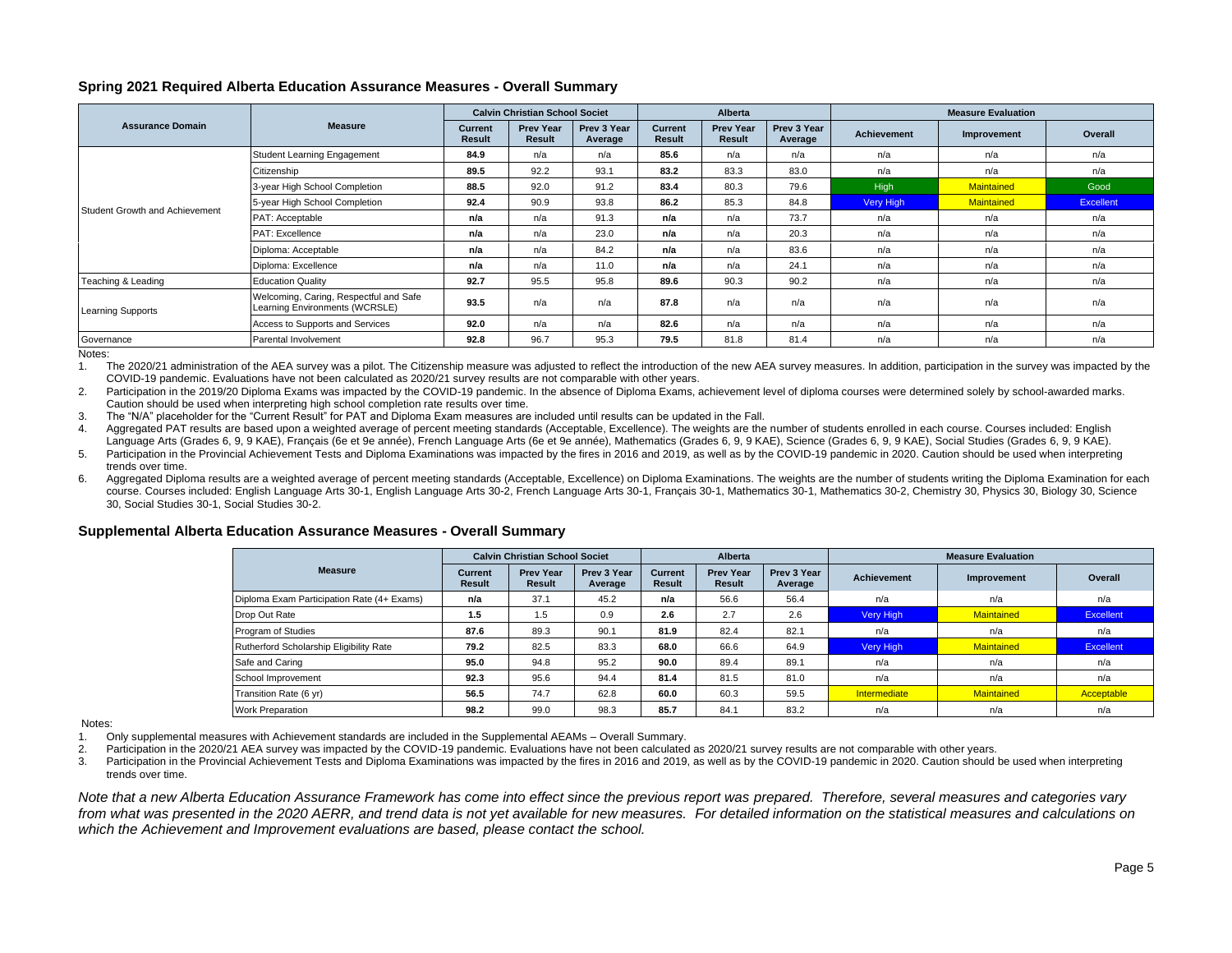# **Outcome One: Alberta's students are successful**

Due to the COVID-19 pandemic, Provincial Achievement Tests and Diploma Examinations were not administered during the 2020/2021 school year. Since we now have two missing years of provincial assessment data, past trend information is not included here either. In June 2021, middle and high school students did write course final exams, but these internal results are not directly comparable to previous provincial assessments. Qualitatively, while periods of at-home learning during the 2020/2021 school year did impact educational delivery, committed efforts by our staff and dedicated assistance by parents enabled most students to make meaningful progress academically. Feedback from school staff indicates that the range of student abilities and basic skills within each class has become wider over the year; additional supports have been implemented (including educational testing where appropriate) to help mitigate these differences.

The single required measure in the previous AERR related to Diploma Exam completion: the "percentage of students writing four or more diploma exams within three years of entering Grade 10." Since no Diploma Exams have been written since the 2019 data summary, we are unable to demonstrate progress on this measure. We are pleased that this measure will no longer be included in future reports under the new Assurance Framework, as it was not very meaningful in our context. While the vast majority of our students complete the required two Diploma Exams in grade 12, and all also complete Bible 30, our strong shop (CTS) and Off-Campus Education programs mean that many students successfully complete their graduation requirements without enrolling in four or more Diploma Exam courses.

|                   |    |         |           |           |    |                |    |      |                  | poroomaged or diagonic who completed high concer within three, four and his years or chitering Ordeo. To: |                  |             |      |                                 |      |        |          |             |      |             |      |
|-------------------|----|---------|-----------|-----------|----|----------------|----|------|------------------|-----------------------------------------------------------------------------------------------------------|------------------|-------------|------|---------------------------------|------|--------|----------|-------------|------|-------------|------|
|                   |    |         |           | Authority |    |                |    |      |                  |                                                                                                           |                  |             |      |                                 |      |        | Province |             |      |             |      |
|                   |    | 2016    | 2017      | 2018      |    | 2019           |    | 2020 |                  | <b>Measure Evaluation</b>                                                                                 |                  | 2016        |      | 2017                            |      | 2018   |          | 2019        |      | 2020        |      |
|                   |    |         | $\%$      | $\%$      |    | %              | N. | $\%$ | Achievement      | Improvement                                                                                               | Overall          |             | $\%$ |                                 |      |        | $\%$     |             |      |             |      |
| 3 Year Completion |    | 95.3 54 | $90.9$ 63 | 90.7      | 62 | $92.0$ 52 88.5 |    |      | High             | <b>Maintained</b>                                                                                         | Good             | 44.823 78.5 |      | 44.982                          | 78.7 | 44.978 | 79.7     | 45.354      | 80.3 | 46.245 83.4 |      |
| 4 Year Completion |    | 93.4 61 | 96.9 54   | 90.9      | 63 | $90.9$ 62 93.9 |    |      | <b>Very High</b> | <b>Maintained</b>                                                                                         | Excellent        | 43.739 81.6 |      | 44.841                          | 83.0 | 44.994 | 83.3     | 44.980 84.0 |      | 45.351      | 85.0 |
| 5 Year Completion | 43 | 95.7 57 | 93.4 61   | 96.9      | 54 | $90.9$ 63 92.4 |    |      | <b>Very High</b> | <b>Maintained</b>                                                                                         | <b>Excellent</b> |             |      | $ 44,191 $ 83.6 $ 43,736 $ 83.8 |      | 44,842 | 85.2     | 44,988 85.3 |      | 44,972 86.2 |      |





Notes:

- 1. 2016 results for 3-year High School Completion and Diploma Examination Participation Rates have been adjusted to reflect the correction of the Grade 10 cohort.
- 2. Current and historical results were adjusted to reflect an update to the Alberta Education Assurance Measure reporting system.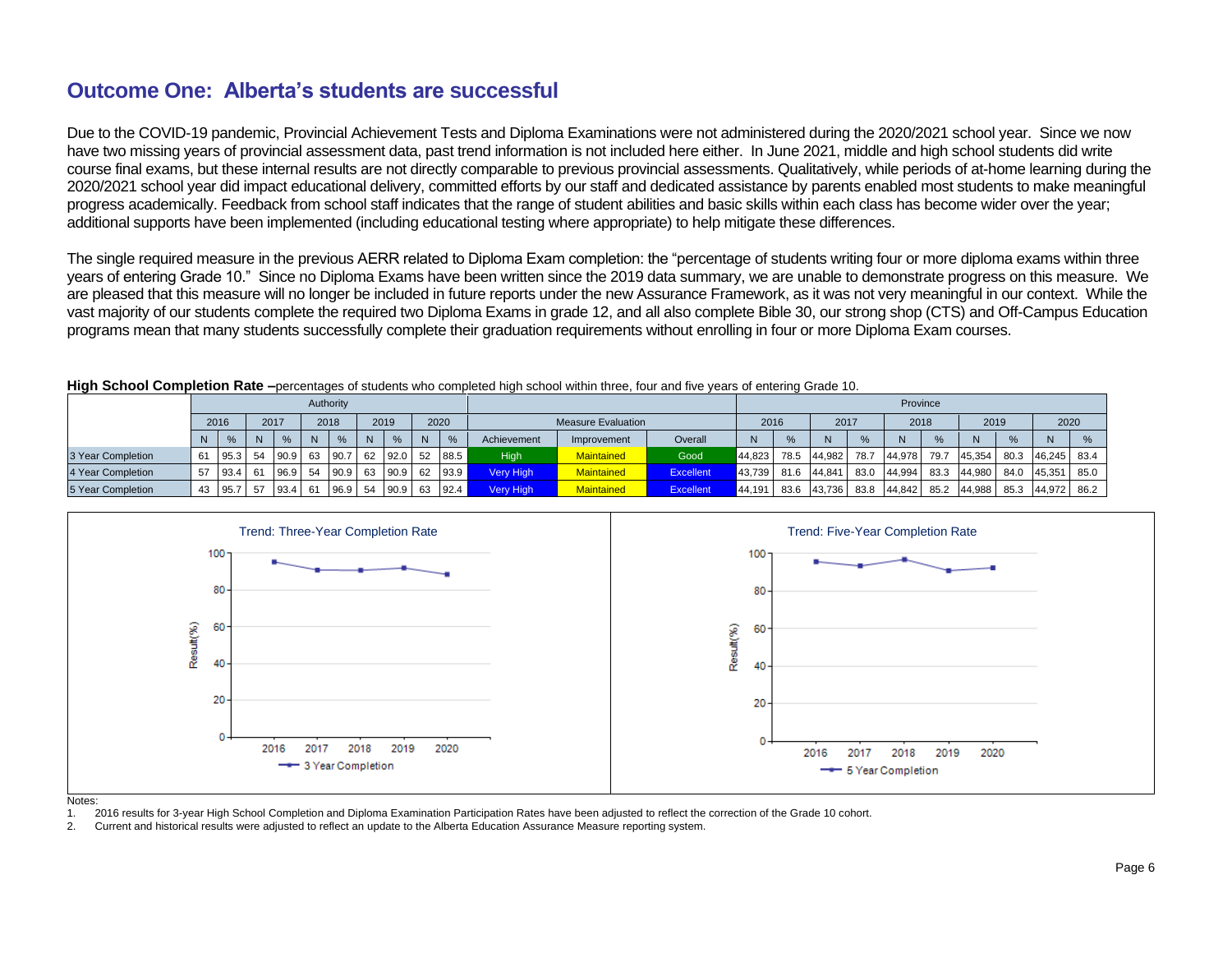#### **Drop Out Rate –** annual dropout rate of students aged 14 to 18

|                       |     |                                                  |        |      | Authority |                           |     |  |                  |     |                  |                           |         |         |      |         |      | Province |          |         |      |         |      |
|-----------------------|-----|--------------------------------------------------|--------|------|-----------|---------------------------|-----|--|------------------|-----|------------------|---------------------------|---------|---------|------|---------|------|----------|----------|---------|------|---------|------|
|                       |     | 2017<br>2018<br>2020<br>2016<br>2019<br>$\Omega$ |        |      |           |                           |     |  |                  |     |                  | <b>Measure Evaluation</b> |         | 2016    |      | 2017    |      | 2018     |          | 2019    |      | 2020    |      |
|                       |     | %                                                |        | $\%$ |           |                           |     |  |                  |     | Achievement      | Improvement               | Overall |         | %    |         |      |          | $\Omega$ | N       |      | N       |      |
| Drop Out Rate         | 228 | 0.6 <sub>1</sub>                                 | 235    |      | $0.4$ 231 | $\sqrt{7}$<br>$v_{\cdot}$ | 234 |  | $\overline{231}$ | 1.5 | <b>Very High</b> | <b>Maintained</b>         | Excel   | 181.382 | 3.0  | 182.062 | 2.3  | 182.832  | 2.6      | 184.812 | 2.7  | 186.228 | 2.6  |
| <b>Returning Rate</b> |     |                                                  | $\sim$ |      |           |                           |     |  |                  |     | n/a              | n/a                       | n/a     | 7.614   | 18.9 | 7,626   | 19.9 | 6,800    | 122.7    | 6.750   | 18.2 | 6.720   | 18.1 |

**High School to Post-secondary Transition Rate** of students within four and six years of entering Grade 10.

|             |              | Authority<br>2018<br>2016<br>2019<br>2020<br>2017<br>N <sub>1</sub><br>%<br>N<br>$\%$<br>N<br>$O_{\alpha}$<br>0/2 |     |      |    |      |    |         |    |               |                     |                           |                   |        |      |        |      | Province |      |        |      |        |      |
|-------------|--------------|-------------------------------------------------------------------------------------------------------------------|-----|------|----|------|----|---------|----|---------------|---------------------|---------------------------|-------------------|--------|------|--------|------|----------|------|--------|------|--------|------|
|             |              |                                                                                                                   |     |      |    |      |    |         |    |               |                     | <b>Measure Evaluation</b> |                   | 2016   |      | 2017   |      | 2018     |      | 2019   |      | 2020   |      |
|             | <sub>N</sub> |                                                                                                                   |     |      |    |      |    |         |    | $\frac{9}{6}$ | Achievement         | Improvement               | Overall           | N      |      |        |      | IN.      | $\%$ |        |      |        |      |
| 4 Year Rate | 57           | 41.2                                                                                                              | 61  | 64.1 | 54 | 48.8 | 63 | 56.9 62 |    | 43.6          | <b>Intermediate</b> | <b>Declined</b>           | <b>Issue</b>      | 43.739 | 37.1 | 44,841 | 39.4 | 44,994   | 40.2 | 44.980 | 40.9 | 45,351 | 40.5 |
| 6 Year Rate | 46           | 70.3                                                                                                              | -43 | 66.6 | 57 | 47.1 | 61 | 74.7    | 54 | 56.5          | Intermediate        | <b>Maintained</b>         | <b>Acceptable</b> | 44,848 | 58.1 | 44.182 | 59.0 | 43,728   | 59.1 | 44,832 | 60.3 | 44,983 | 60.0 |



Notes:

1. Current and historical results were adjusted to reflect an update to the Alberta Education Assurance Measure reporting system.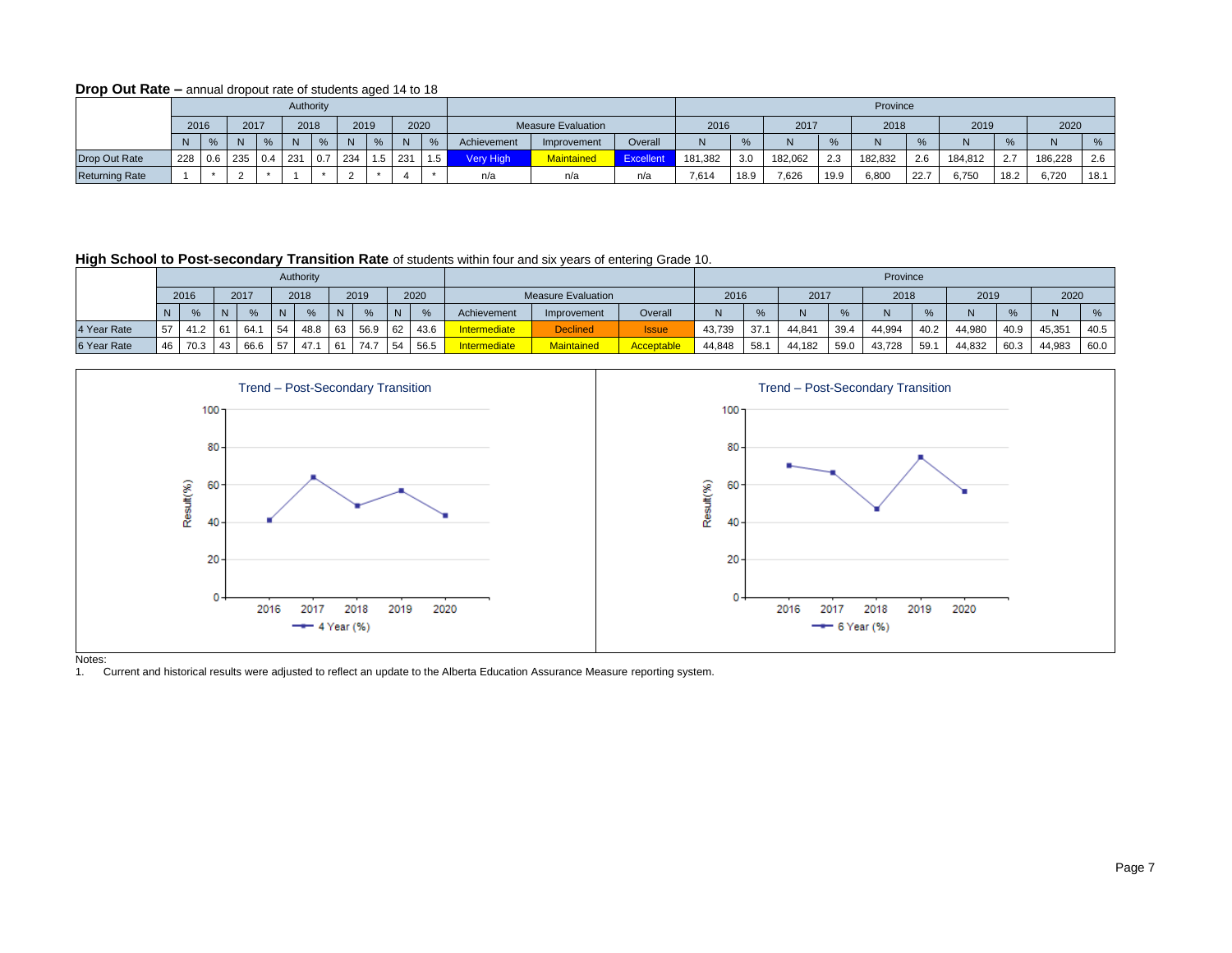#### **Rutherford Eligibility Rate** – Percentage of Grade 12 students eligible for a Rutherford Scholarship.

|                                                |                          |                    |          |                            |   |               |          | Authority                  |     |                                |   |                                |                     |                                        |                                |                     |   |                                        |               | Province           |          |                    |   |                                        |      |
|------------------------------------------------|--------------------------|--------------------|----------|----------------------------|---|---------------|----------|----------------------------|-----|--------------------------------|---|--------------------------------|---------------------|----------------------------------------|--------------------------------|---------------------|---|----------------------------------------|---------------|--------------------|----------|--------------------|---|----------------------------------------|------|
|                                                |                          |                    | 2016     |                            |   | 2017          |          | 2018                       |     | 2019                           |   | 2020                           |                     | <b>Measure Evaluation</b>              |                                | 2016                |   | 2017                                   |               | 2018               |          | 2019               |   | 2020                                   |      |
|                                                |                          |                    | N        | %                          | N | $\frac{9}{6}$ |          | %                          | -IN | %                              | N | %                              | Achievement         | Improvement                            | Overall                        | N                   | % | N                                      | $\frac{9}{6}$ | N                  | %        | N.                 | % | N                                      | %    |
| <b>Rutherford Scholarship Eligibility Rate</b> |                          |                    |          | 54 81.5 53 81.1            |   |               |          |                            |     | $\mid$ 59 86.4 57 82.5 48 79.2 |   |                                | Very High           | <b>Maintained</b>                      | Excellent                      | 59,063              |   | 62.3 60,127                            |               | 63.4 60,559 64.8   |          | 58,970 66.6 59,357 |   |                                        | 68.0 |
| Details:                                       |                          |                    |          |                            |   |               |          |                            |     |                                |   |                                |                     |                                        |                                |                     |   |                                        |               |                    |          |                    |   |                                        |      |
|                                                |                          |                    |          | <b>Grade 10 Rutherford</b> |   |               |          |                            |     |                                |   |                                | Grade 11 Rutherford |                                        |                                | Grade 12 Rutherford |   |                                        |               |                    |          | Overall            |   |                                        |      |
| Reporting<br><b>School Year</b>                | Total<br><b>Students</b> | Number of Students | Eligible |                            |   |               | Eligible | <b>Percent of Students</b> |     |                                |   | Number of Students<br>Eligible |                     | <b>Percent of Students</b><br>Eligible | Number of Students<br>Eligible |                     |   | <b>Percent of Students</b><br>Eligible |               | Number of Students | Eligible |                    |   | <b>Percent of Students</b><br>Eligible |      |
| 2016                                           | 54                       |                    | 41       |                            |   |               | 75.9     |                            |     |                                |   | 37                             |                     | 68.5                                   | 33                             |                     |   | 61.1                                   |               |                    | 44       |                    |   | 81.5                                   |      |
| 2017                                           | 53                       |                    | 42       |                            |   |               | 79.2     |                            |     |                                |   | 33                             |                     | 62.3                                   | 24                             |                     |   | 45.3                                   |               |                    | 43       |                    |   | 81.1                                   |      |
| 2018                                           | 59                       |                    | 50       |                            |   |               | 84.7     |                            |     |                                |   | 44                             |                     | 74.6                                   | 23                             |                     |   | 39.0                                   |               |                    | 51       |                    |   | 86.4                                   |      |
| 2019                                           | 57                       |                    | 46       |                            |   |               | 80.7     |                            |     |                                |   | 45                             |                     | 78.9                                   | 24                             |                     |   | 42.1                                   |               |                    | 47       |                    |   | 82.5                                   |      |
| 2020                                           | 48                       |                    | 38       |                            |   |               | 79.2     |                            |     |                                |   | 32                             |                     | 66.7                                   | 17                             |                     |   | 35.4                                   |               |                    | 38       |                    |   | 79.2                                   |      |

Notes:

1. Starting in 2019, an updated methodology was applied to more accurately attribute results in cases where students receive programming from more than one provider within a school year. Caution should be used when interpreting school and school authority results over time.



|         |     |               |             |      |     | Authority     |              |               |              |               |             |                           |         |                |               |         |      | Province |      |                |      |         |      |
|---------|-----|---------------|-------------|------|-----|---------------|--------------|---------------|--------------|---------------|-------------|---------------------------|---------|----------------|---------------|---------|------|----------|------|----------------|------|---------|------|
|         |     | 2017          |             | 2018 |     | 2019          |              | 2020          |              | 2021          |             | <b>Measure Evaluation</b> |         | 2017           |               | 2018    |      | 2019     |      | 2020           |      | 2021    |      |
|         |     | $\frac{9}{6}$ | N           | $\%$ |     | $\frac{9}{6}$ | <sub>N</sub> | $\frac{9}{6}$ | <sub>N</sub> | $\frac{9}{6}$ | Achievement | Improvement               | Overall | N <sub>1</sub> | $\frac{9}{6}$ | N       | $\%$ | N        | $\%$ | N <sub>1</sub> | $\%$ | N       | %    |
| Overall | 784 | 90.7          | 794         | 93.4 | 724 | 93.7          | 794          | 92.2          | 668          | 89.5          | n/a         | n/a                       | n/a     | 299.972        | 83.7          | 253.727 | 83.0 | 265.614  | 82.9 | 264.413        | 83.3 | 230.843 | 83.2 |
| Parent  | 231 | 94.4          | $\vert$ 247 | 97.4 | 206 | 98.5          | 270          | 96.4          | 140          | 91.9          | n/a         | n/a                       | n/a     | 32.863         | 82.7          | 35.482  | 81.7 | 35.247   | 81.9 | 36.89'         | 82.4 | 30,905  | 81.4 |
| Student | 523 | 81.1          | 1512        | 84.0 | 488 | 85.2          | 495          | 82.8          | 1503         | 81.3          | n/a         | n/a                       | n/a     | 235.647        | 74.4          | 185,623 | 73.9 | 197,090  | 73.5 | 193,577        | 73.8 | 169,741 | 74.1 |
| Teacher | 30  | 96.7          | 35          | 98.9 | 30  | 97.3          | 29           | 97.2          | 25           | 95.2          | n/a         | n/a                       | n/a     | 31,462         | 94.0          | 32,622  | 93.4 | 33,277   | 93.2 | 33,945         | 93.6 | 30,197  | 94.1 |

Notes:

1. The AEA survey was introduced as a pilot in 2020/21, when participation was also impacted by the COVID-19 pandemic.

2. The Citizenship measure was adjusted to reflect the introduction of the new AEA survey measures in 2019/20. Caution should be used when interpreting trends over time.<br>3. Student participation in the survey was impacted

Student participation in the survey was impacted between 2014 and 2017 due to the number of students responding through the OurSCHOOL/TTFM (Tell Them From Me) survey tool.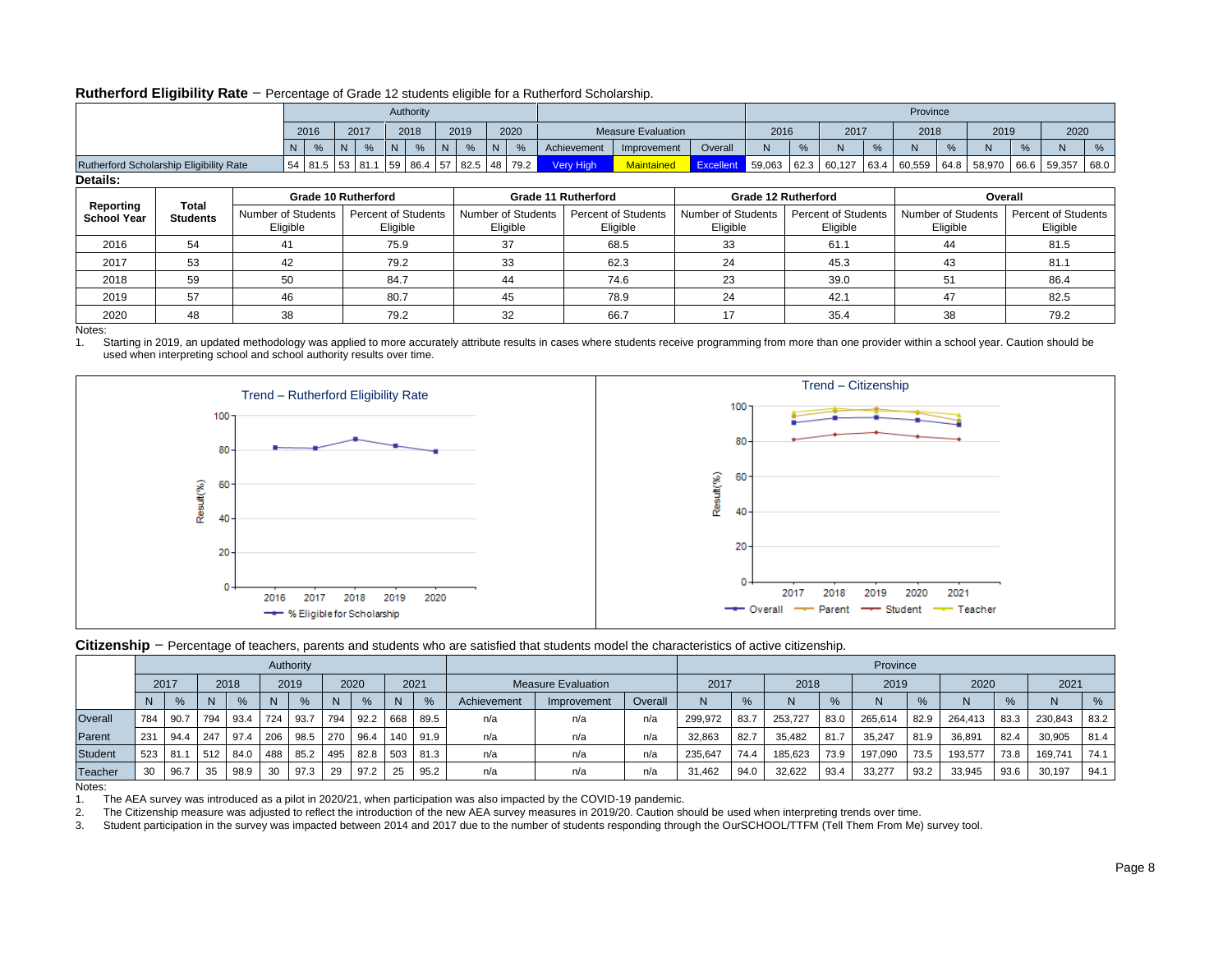"Student Learning Engagement" is a new measure introduced in the Assurance Framework. As such, we have no comparator data, but it is striking to see the significantly lower result for student than adult evaluation of this measure. This is congruent with some indicators from OurSchool surveys, particularly pointing to a limited number of students in the 'high ability – high challenge' quadrant. We have already implemented some shifts in course offerings in high school, and attention has been paid to programming for exceptional learners in elementary; we hope that these will have positive results, but also recognize this as an area that will require ongoing focused attention.

|  | Student Learning Engagement - The percentage of teachers, parents and students who agree that students are engaged in their learning at school. |  |  |  |  |
|--|-------------------------------------------------------------------------------------------------------------------------------------------------|--|--|--|--|
|--|-------------------------------------------------------------------------------------------------------------------------------------------------|--|--|--|--|

|                | Authority - 2021 |      |         | Province - 2021 |
|----------------|------------------|------|---------|-----------------|
|                | N                | %    | N       | %               |
| Overall        | 669              | 84.9 | 230,956 | 85.6            |
| Parent         | 140              | 96.2 | 30,994  | 89.0            |
| Student        | 504              | 62.6 | 169,789 | 71.8            |
| <b>Teacher</b> | 25               | 95.9 | 30,173  | 96.0            |



Notes:

1. Student participation in the survey was impacted between 2014 and 2017 due to the number of students responding through the OurSCHOOL/TTFM (Tell Them From Me) survey tool.

2. The AEA survey was introduced as a pilot in 2020/21, when participation was also impacted by the COVID-19 pandemic. Caution should be used when interpreting trends over time.

## **Outcome Two: First Nations, Métis, and Inuit students in Alberta are successful**

While there are no self-identified indigenous students enrolled at our school, we recognize our role in working towards reconciliation after past injustices.

A school-wide emphasis through professional learning, collaboration, and resources provided through a past AISCA grant continue to be integrated throughout K-12 course offerings.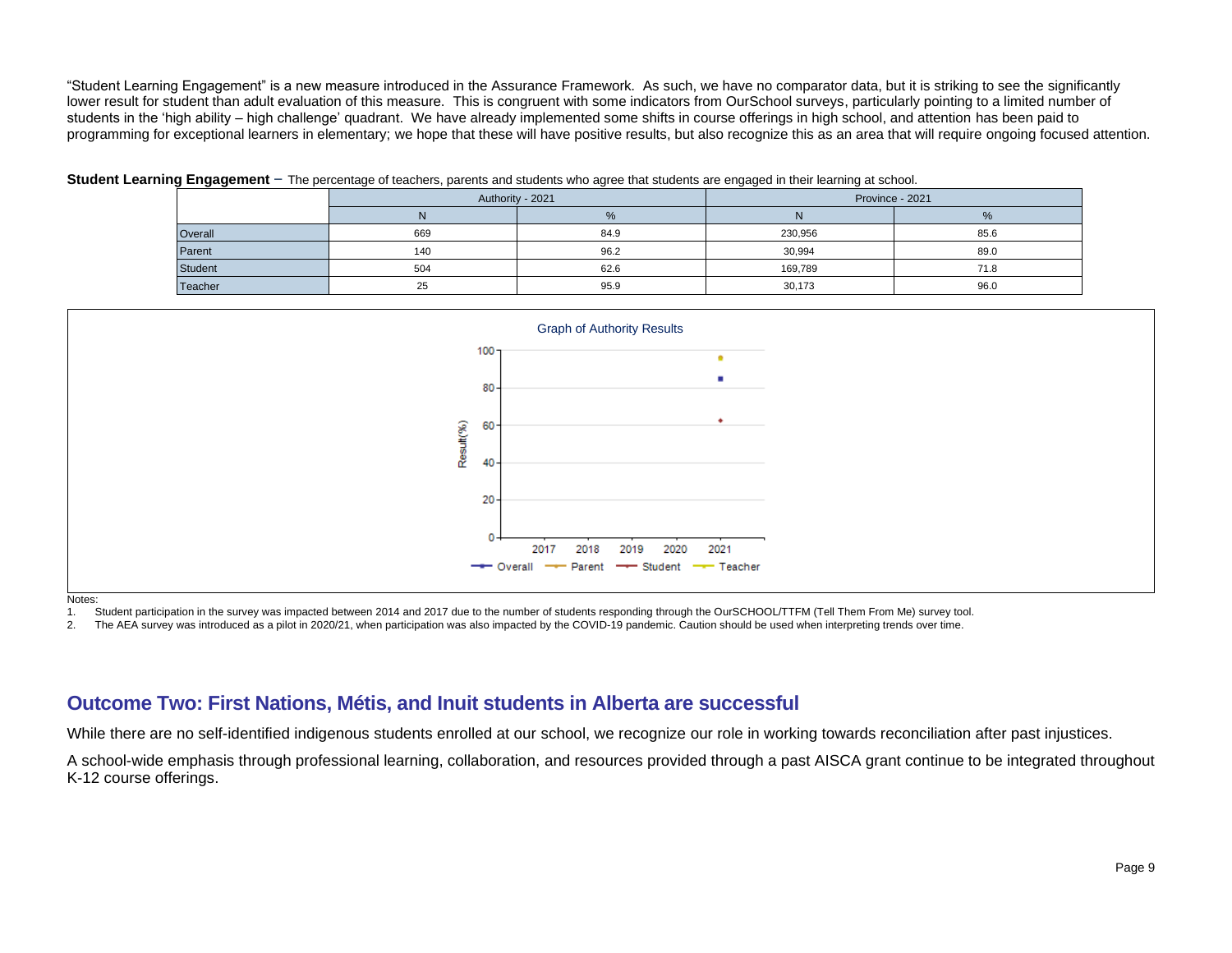# **Outcome Three: Alberta has excellent teachers, school leaders, and school authority leaders**

#### **Comments**

It is unusual to see the drop in student evaluation alongside the rise in teacher evaluation of the 'Program of Studies' measure. Most likely, disruptions to learning due to COVID were recognized, while teachers were more able to see the sacrifices made to maintain the level of programing that we did. The closure of ADLC has significantly impacted our high school programming; while we have made a relatively smooth transition to new program delivery options, it will be interesting to see whether this impacts future results in this measure.

We are pleased to see that a more focused approach to Professional Learning seems to be valued by our staff, and we hope to continue seeing the benefits of this training.

**Program of Studies** – Percentage of teachers, parents and students satisfied with the opportunity for students to receive a broad program of studies including fine arts, career, technology, and health and physical education.

|         |     |               |     |               |     | Authority     |     |               |                 |      |             |                           |         |         |      |         |      | Province |      |         |      |         |               |
|---------|-----|---------------|-----|---------------|-----|---------------|-----|---------------|-----------------|------|-------------|---------------------------|---------|---------|------|---------|------|----------|------|---------|------|---------|---------------|
|         |     | 2017          |     | 2018          |     | 2019          |     | 2020          |                 | 2021 |             | <b>Measure Evaluation</b> |         | 2017    |      | 2018    |      | 2019     |      | 2020    |      | 2021    |               |
|         | N.  | $\frac{9}{6}$ | N.  | $\frac{9}{6}$ | N   | $\frac{9}{6}$ | -N  | $\frac{9}{6}$ | N               | $\%$ | Achievement | Improvement               | Overall |         |      |         |      |          |      | N       |      |         | $\frac{9}{6}$ |
| Overall | 595 | 88.           | 598 | 89.3          | 536 | 91.8          | 605 | 89.3          | 48 <sub>C</sub> | 87.6 | n/a         | n/a                       | n/a     | 207.304 | 81.9 | 175,907 | 81.8 | 181,846  | 82.2 | 184,393 | 82.4 | 157.680 | 81.9          |
| Parent  | 231 | 92.2          | 247 | 93.3          | 205 | 95.4          | 270 | 95.0          | 140             | 92.0 | n/a         | n/a                       | n/a     | 32.874  | 80.1 | 35.489  | 79.9 | 35,252   | 80.7 | 36.901  | 80.1 | 30,817  | 81.7          |
| Student | 334 | 77.2          | 316 | 79.9          | 301 | 84.7          | 306 | 80.2          | 315             | 75.7 | n/a         | n/a                       | n/a     | 142.957 | 77.7 | 107.780 | 77.2 | 113.304  | 77.4 | 113.541 | 77.8 | 96.676  | 74.9          |
| Teacher | 30  | 94.9          | 35  | 94.5          | 30  | 95.4          | 29  | 92.6          | 25              | 95.2 | n/a         | n/a                       | n/a     | 31.473  | 88.0 | 32,638  | 88.4 | 33,290   | 89.  | 33,951  | 89.3 | 30,187  | 89.2          |

In-service Jurisdiction Needs – The percentage of teachers reporting that in the past 3-5 years the professional development and in-servicing received from the school authority has been focused, systematic and contributed significantly to their ongoing professional growth.

|         |                              |      |    |      |    | Authority |    |              |    | _______                   |             |             |         |        |      |        |      | Province |      |        |               |        |      |
|---------|------------------------------|------|----|------|----|-----------|----|--------------|----|---------------------------|-------------|-------------|---------|--------|------|--------|------|----------|------|--------|---------------|--------|------|
|         | 2017<br>2018<br>$\mathbf{O}$ |      |    | 2019 |    | 2020      |    | 2021         |    | <b>Measure Evaluation</b> |             | 2017        |         | 2018   |      | 2019   |      | 2020     |      | 2021   |               |        |      |
|         |                              |      |    |      |    |           | N  | $O_{\alpha}$ |    | $O_{\alpha}$              | Achievement | Improvement | Overall |        |      |        |      |          |      | N      | $\frac{9}{6}$ | N      | 0/2  |
| Overall | 30                           | 86.5 | 35 | 95.2 | 30 | 94.4      | 29 | 95.4         | 25 | 98.7                      | n/a         | n/a         | n/a     | 31,288 | 84.3 | 32.428 | 84.3 | 33,074   | 85.2 | 33,766 | 85.0          | 29,619 | 84.9 |
| Teacher | 30                           | 86.5 | 35 | 95.2 | 30 | 94.4      | 29 | 95.4         | 25 | 98.7                      | n/a         | n/a         | n/a     | 31,288 | 84.3 | 32,428 | 84.3 | 33,074   | 85.2 | 33,766 | 85.0          | 29,619 | 84.9 |



Notes: 1. The AEA survey was introduced as a pilot in 2020/21, when participation was also impacted by the COVID-19 pandemic. Caution should be used when interpreting trends over time.

2. Student participation in the survey was impacted between 2014 and 2017 due to the number of students responding through the OurSCHOOL/TTFM (Tell Them From Me) survey tool.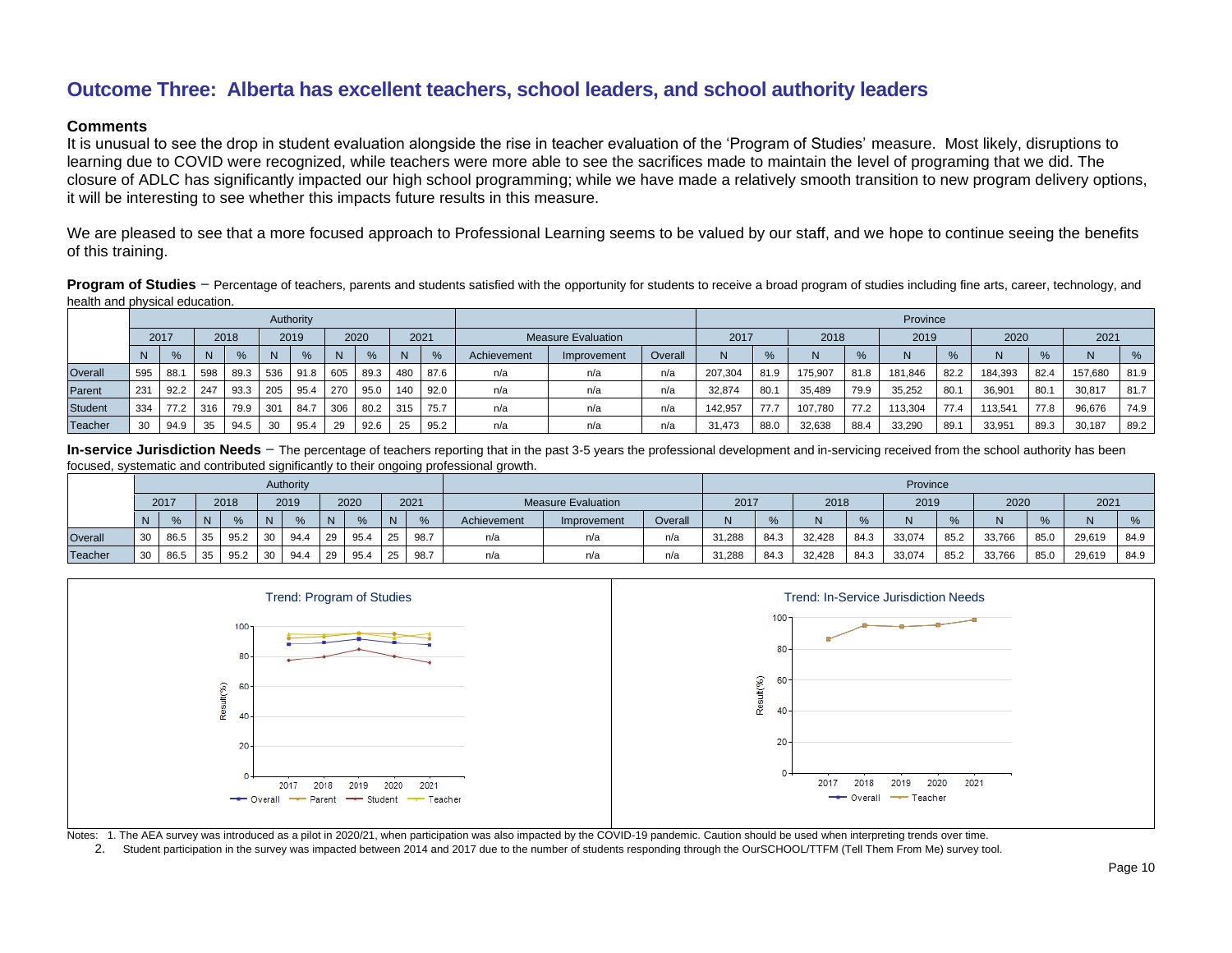# **Outcome Four: Alberta's K-12 education system is well governed and managed**

#### **Comments**

While no 'measure evaluation' is provided for these aspects of the report, last year's AERR had "Very High" Achievement and an overall "Excellent" evaluation for each of these measures. Particularly gratifying is that the "safe and caring" measure actually increased this year, despite all the disruptions of a COVID year. The new Assurance measure (Welcoming, Caring, Respectful and Safe Learning Environments) shows very similar results.

A few other survey measures dropped slightly (in some cases, merely reverting to their historical mean). Some of this is likely due to limitations brought about by at-home learning transitions and other COVID responses; while increased parent-teacher communication did result for some classes, in-person meetings were limited and special community-building events throughout the year were cancelled or significantly altered. All measures remain above comparable provincial ratings, and we are pleased that there continues to be a high degree of alignment between different stakeholders.

Safe and Caring – Percentage of teacher, parent and student agreement that students are safe at school, are learning the importance of caring for others, are learning respect for others and are treated fairly in school.

|                |      |      |     |      |              | Authority |     |      |              |               |             |                    |         |                |               |         |      | Province |      |         |      |         |               |
|----------------|------|------|-----|------|--------------|-----------|-----|------|--------------|---------------|-------------|--------------------|---------|----------------|---------------|---------|------|----------|------|---------|------|---------|---------------|
|                |      | 2017 |     | 2018 |              | 2019      |     | 2020 |              | 2021          |             | Measure Evaluation |         | 2017           |               | 2018    |      | 2019     |      | 2020    |      | 2021    |               |
|                |      | $\%$ |     | $\%$ | <sup>N</sup> | $\%$      | N.  | %    | <sub>N</sub> | $\frac{9}{6}$ | Achievement | Improvement        | Overall | N <sub>1</sub> | $\frac{0}{6}$ |         | O/   |          |      | N       | %    |         | $\frac{9}{6}$ |
| Overall        | 784  | 92.2 | 790 | 94.7 | 720          | 96.       | 793 | 94.8 | 668          | 95.0          | n/a         | n/a                | n/a     | 299.627        | 89.5          | 253.494 | 89.0 | 265,382  | 89.0 | 264.204 | 89.4 | 230.987 | 90.0          |
| Parent         | 1231 | 96.0 | 247 | 98.1 | 206          | 99.       | 270 | 98.2 | 140          | 97.6          | n/a         | n/a                | n/a     | 32,868         | 89.9          | 35,486  | 89.4 | 35,247   | 89.7 | 36,899  | 90.2 | 30,969  | 90.5          |
| <b>Student</b> | 523  | 86.7 | 508 | 88.2 | 484          | 89.9      | 494 | 89.0 | 503          | 89.0          | n/a         | n/a                | n/a     | 235,302        | 83.3          | 185,384 | 82.5 | 196,856  | 82.3 | 193,364 | 82.6 | 169,813 | 84.0          |
| <b>Teacher</b> | 30   | 93.9 | 35  | 97.7 | 30           | 99.3      | 29  | 97.2 | 25           | 98.4          | n/a         | n/a                | n/a     | 31,457         | 95.3          | 32,624  | 95.0 | 33,279   | 95.7 | 33,941  | 95.3 | 30,205  | 95.4          |



#### **Welcoming, Caring, Respectful and Safe Learning Environments** –

The percentage of teachers, parents and students who agree that their learning environments are welcoming, caring, respectful and safe.

|                | Authority - 2021 |      | Province - 2021 |      |
|----------------|------------------|------|-----------------|------|
|                |                  | $\%$ |                 | $\%$ |
| Overall        | 669              | 93.5 | 231,091         | 87.8 |
| Parent         | 140              | 95.8 | 30,980          | 88.2 |
| <b>Student</b> | 504              | 87.5 | 169,900         | 79.8 |
| Teacher        | 25               | 97.1 | 30.211          | 95.3 |

Notes:

<sup>1.</sup> The AEA survey was introduced as a pilot in 2020/21, when participation was also impacted by the COVID-19 pandemic. Caution should be used when interpreting trends over time.

<sup>2.</sup> Student participation in the survey was impacted between 2014 and 2017 due to the number of students responding through the OurSCHOOL/TTFM (Tell Them From Me) survey tool.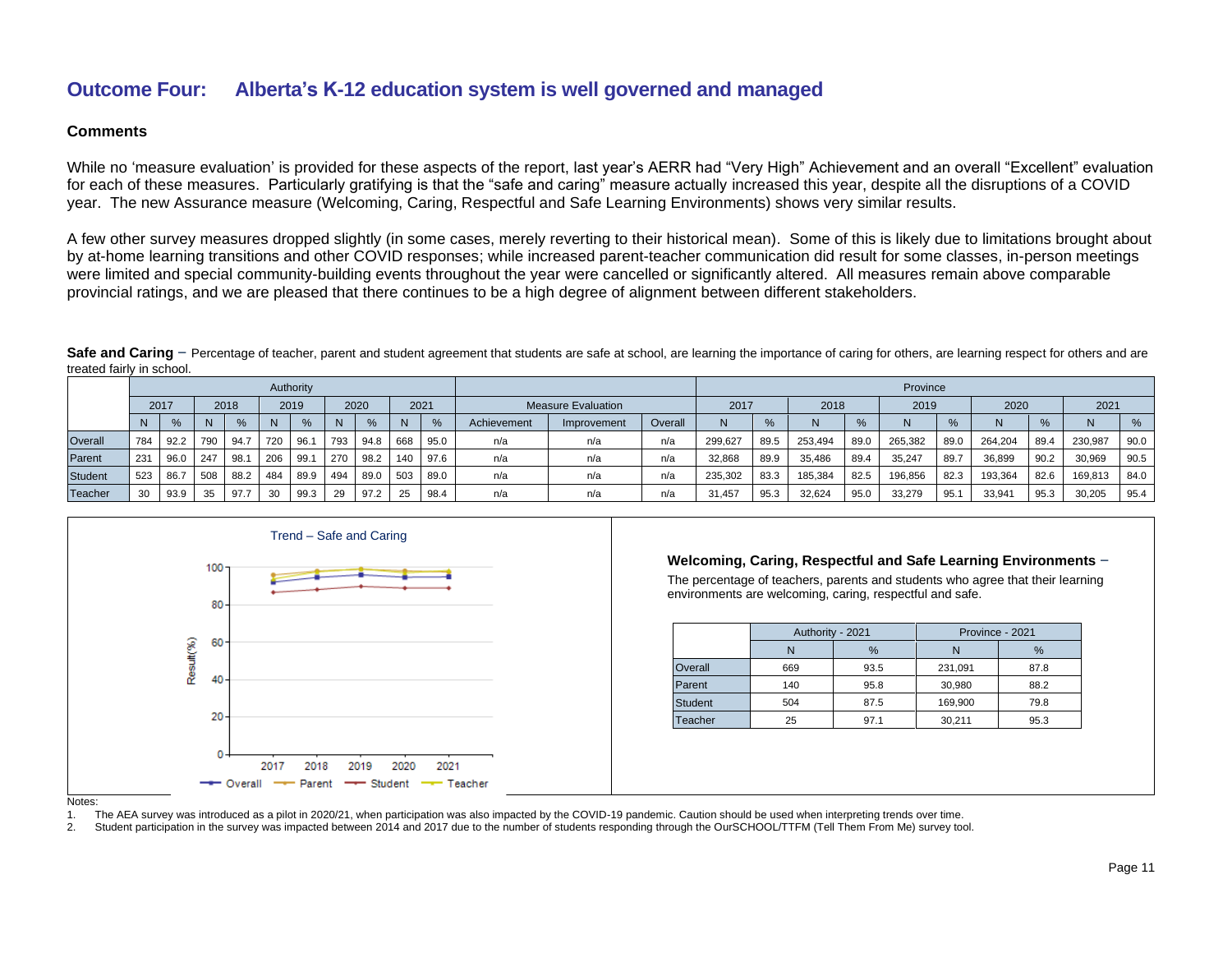|                |     |               |     |      |     | Authority |     |      |          |               |             |                           |         |         |      |         |              | Province |      |         |               |         |               |
|----------------|-----|---------------|-----|------|-----|-----------|-----|------|----------|---------------|-------------|---------------------------|---------|---------|------|---------|--------------|----------|------|---------|---------------|---------|---------------|
|                |     | 2017          |     | 2018 |     | 2019      |     | 2020 |          | 2021          |             | <b>Measure Evaluation</b> | 2017    |         | 2018 |         | 2019         |          | 2020 |         | 2021          |         |               |
|                | N.  | $\frac{9}{6}$ | N.  | %    | N.  | %         |     | %    | <b>N</b> | $\frac{0}{6}$ | Achievement | Improvement               | Overall | N.      | $\%$ |         | $O_{\alpha}$ | N        |      | N       | $\frac{9}{6}$ |         | $\frac{9}{6}$ |
| Overall        | 781 | 94.3          | 794 | 95.6 | 725 | 96.4      | 794 | 95.5 | 668      | 92.7          | n/a         | n/a                       | n/a     | 300,253 | 90.  | 254,026 | 90.0         | 265,84   | 90.2 | 264,623 | 90.3          | 230,814 | 89.6          |
| Parent         | 231 | 95.7          | 247 | 96.8 | 206 | 98.2      | 270 | 97.8 | 140      | 94.2          | n/a         | n/a                       | n/a     | 32.880  | 86.4 | 35.499  | 86.0         | 35,262   | 86.4 | 36.907  | 86.7          | 31,024  | 86.7          |
| <b>Student</b> | 520 | 90.0          | 512 | 91.9 | 489 | 93.7      | 495 | 91.  | 503      | 87.2          | n/a         | n/a                       | n/a     | 235,901 | 88.  | 185,888 | 88.2         | 197.282  | 88   | 193,763 | 87.8          | 169,589 | 86.3          |
| Teacher        | 30  | 97.2          | 35  | 98.1 | 30  | 97.2      | 29  | 97.7 | 25       | 96.6          | n/a         | n/a                       | n/a     | 31.472  | 95.9 | 32,639  | 95.8         | 33,297   | 96.  | 33,953  | 96.4          | 30,201  | 95.7          |

**Education Quality** – Percentage of teachers, parents and students satisfied with the overall quality of basic education.



Notes:

1. The AEA survey was introduced as a pilot in 2020/21, when participation was also impacted by the COVID-19 pandemic. Caution should be used when interpreting trends over time.

2. Student participation in the survey was impacted between 2014 and 2017 due to the number of students responding through the OurSCHOOL/TTFM (Tell Them From Me) survey tool.

|                |      |      |     |      |     | Authority |     |      |     |      |             |                           |         |        |      |        |      | Province |      |        |      |        |      |
|----------------|------|------|-----|------|-----|-----------|-----|------|-----|------|-------------|---------------------------|---------|--------|------|--------|------|----------|------|--------|------|--------|------|
|                | 2017 |      |     | 2018 |     | 2019      |     | 2020 |     | 2021 |             | <b>Measure Evaluation</b> |         | 2017   |      | 2018   |      | 2019     |      | 2020   |      | 2021   |      |
|                | N.   | $\%$ | N.  | %    | N   | %         |     |      |     | $\%$ | Achievement | Improvement               | Overall | N      | %    | N      |      | Ν        |      | N      | $\%$ | N      | %    |
| Overall        | 257  | 90.8 | 278 | 95.8 | 236 | 93.2      | 299 | 96.7 | 165 | 92.8 | n/a         | n/a                       | n/a     | 63,905 | 81.2 | 67,509 | 81.2 | 68,116   |      | 70,377 | 81.8 | 60,919 | 79.5 |
| Parent         | 227  | 87.0 | 243 | 95.2 | 206 | 95.1      | 270 | 97.6 | 140 | 92.9 | n/a         | n/a                       | n/a     | 32,505 | 73.9 | 34,998 | 73.4 | 34,944   | 73.6 | 36,556 | 73.9 | 30,886 | 72.2 |
| <b>Teacher</b> | 30   | 94.7 |     | 96.5 | 30  | 91.3      | 29  | 95.9 |     | 92.8 | n/a         | n/a                       | n/a     | 31,400 | 88.5 | 32,51  | 88.9 | 33,172   | 89.C | 33,82  | 89.6 | 30,033 | 86.8 |

**Parental Involvement** – Percentage of teachers and parents satisfied with parental involvement in decisions about their child's education.

Notes:

1. The AEA survey was introduced as a pilot in 2020/21, when participation was also impacted by the COVID-19 pandemic. Caution should be used when interpreting trends over time.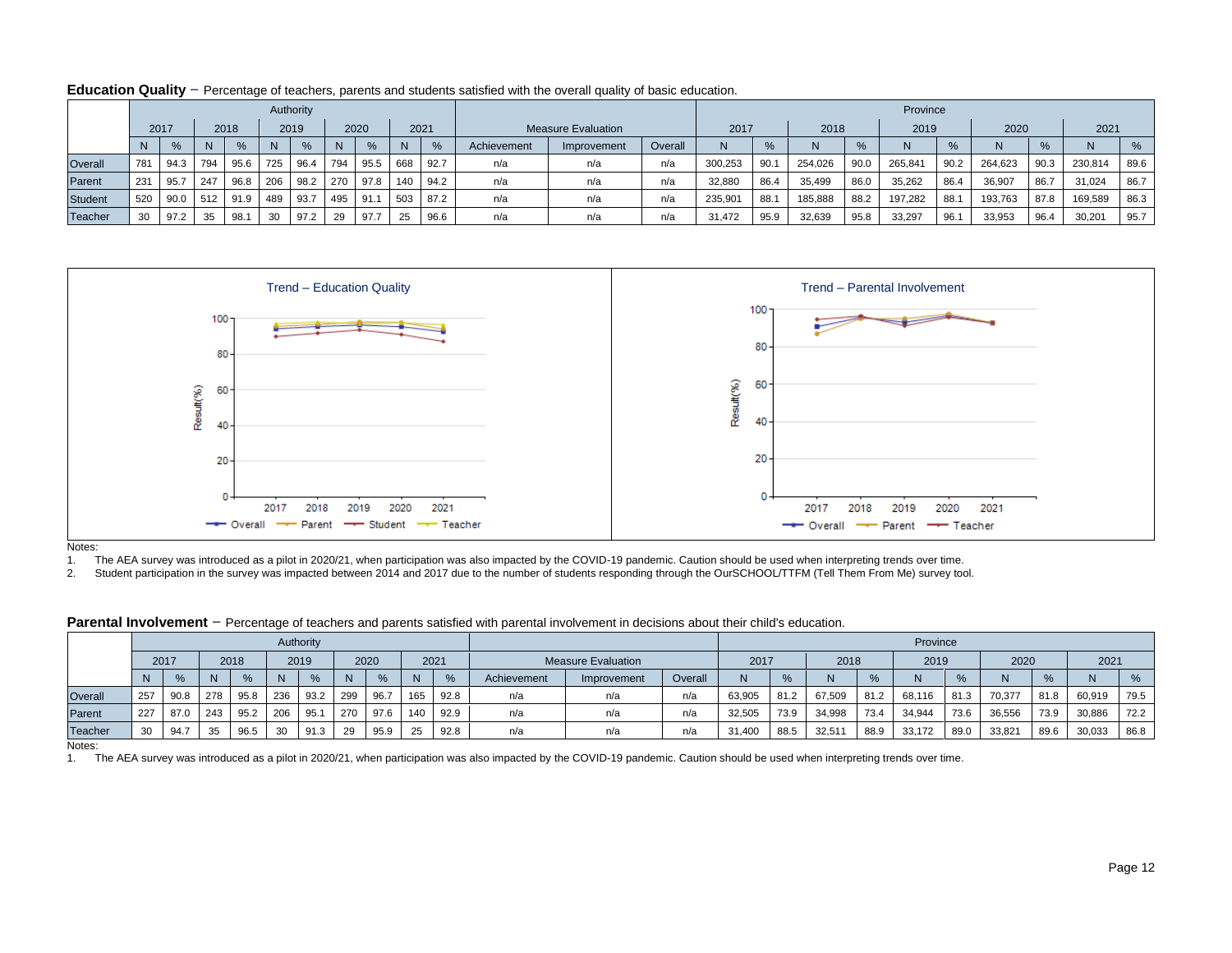#### Access to Supports & Services - The percentage of teachers, parents and students who agree that students have access to the appropriate supports and services at school.

|                | Authority - 2021 |      | Province - 2021 |      |
|----------------|------------------|------|-----------------|------|
|                |                  | %    |                 | $\%$ |
| Overall        | 668              | 92.0 | 230.761         | 82.6 |
| Parent         | 140              | 92.8 | 30,936          | 78.9 |
| <b>Student</b> | 503              | 86.3 | 169.631         | 80.2 |
| Teacher        | 25               | 96.7 | 30.194          | 88.7 |



School Improvement - Percentage of teachers, parents and students indicating that their school and schools in their jurisdiction have improved or stayed the same the last three years.

|                |     |      |     |      |     | Authority |     |      |     |      |             |                           |         |         |      |         |               | Province |      |         |               |         |      |
|----------------|-----|------|-----|------|-----|-----------|-----|------|-----|------|-------------|---------------------------|---------|---------|------|---------|---------------|----------|------|---------|---------------|---------|------|
|                |     | 2017 |     | 2018 |     | 2019      |     | 2020 |     | 2021 |             | <b>Measure Evaluation</b> |         | 2017    |      | 2018    |               | 2019     |      | 2020    |               | 2021    |      |
|                |     | $\%$ |     | $\%$ |     | %         | N.  | %    | N   | %    | Achievement | Improvement               | Overall | N.      | $\%$ |         | $\frac{6}{6}$ | N        |      | N       | $\frac{9}{6}$ |         | %    |
| Overall        | 779 | 89.3 | 787 | 92.2 | 720 | 95.5      | 791 | 95.6 | 659 | 92.3 | n/a         | n/a                       | n/a     | 297.632 | 81.4 | 251.246 | 80.3          | 263,364  | 81.0 | 262,079 | 81.5          | 224.041 | 81.4 |
| Parent         | 226 | 91.2 | 244 | 94.7 | 203 | 97.5      | 267 | 99.6 | 135 | 96.3 | n/a         | n/a                       | n/a     | 31,845  | 80.8 | 34.237  | 79.3          | 34,159   | 80.3 | 35,896  | 80.0          | 28.016  | 81.7 |
| <b>Student</b> | 523 | 86.8 | 508 | 87.6 | 487 | 92.2      | 495 | 90.6 | 499 | 88.6 | n/a         | n/a                       | n/a     | 234,964 | 81.  | 185.106 | 80.2          | 196,592  | 79.4 | 192,917 | 79.6          | 167,992 | 79.1 |
| Teacher        | 30  | 90.0 | 35  | 94.3 | 30  | 96.7      | 29  | 96.6 | 25  | 92.0 | n/a         | n/a                       | n/a     | 30,823  | 82.2 | 31,903  | 81.5          | 32,613   | 83.4 | 33,266  | 85.C          | 28,033  | 83.4 |



Notes:<br>1. T

The AEA survey was introduced as a pilot in 2020/21, when participation was also impacted by the COVID-19 pandemic. Caution should be used when interpreting trends over time.

2. Student participation in the survey was impacted between 2014 and 2017 due to the number of students responding through the OurSCHOOL/TTFM (Tell Them From Me) survey tool.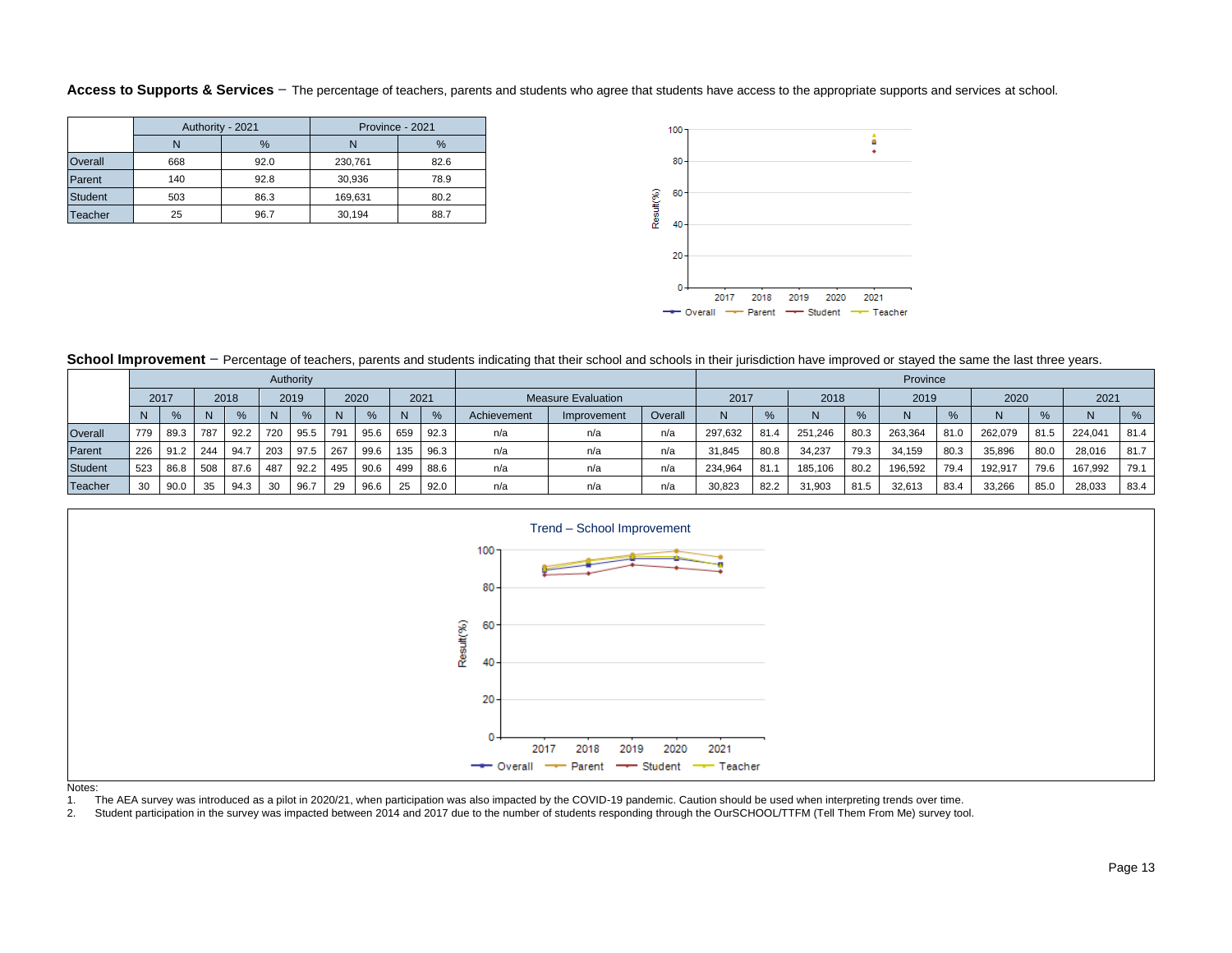|         |     |               |     |      |            | Authority |     |       |     |              |             |                    |         |        |      |        |      | Province |      |        |      |        |               |
|---------|-----|---------------|-----|------|------------|-----------|-----|-------|-----|--------------|-------------|--------------------|---------|--------|------|--------|------|----------|------|--------|------|--------|---------------|
|         |     | 2017          |     | 2018 |            | 2019      |     | 2020  |     | 2021         |             | Measure Evaluation |         | 2017   |      | 2018   |      | 2019     |      | 2020   |      | 2021   |               |
|         | N   | $\frac{9}{6}$ |     | %    |            | $\%$      |     |       |     | $O_{\alpha}$ | Achievement | Improvement        | Overall |        | %    |        | O/2  |          |      |        |      |        | $\frac{0}{6}$ |
| Overall | 248 | 94.7          | 257 | 98.1 | 229        | 97.8      | 286 | 99.0  | 161 | 98.2         | n/a         | n/a                | n/a     | 61.674 | 82.7 | 65,186 | 82.4 | 66,088   | 83.0 | 68,221 | 84.7 | 58,109 | 85.7          |
| Parent  | 218 | 92.7          | 222 | 99.1 | <b>199</b> | 99.0      | 257 | 98.1  | 136 | 96.3         | n/a         | n/a                | n/a     | 30,828 | 75.1 | 33,176 | 74.6 | 33,423   | 75.2 | 34,944 | 76.0 | 28,862 | 77.8          |
| Teacher | 30  | 96.7          | 35  | 97.1 | 30         | 96.7      | 29  | 100.0 | 25  | 100.0        | n/a         | n/a                | n/a     | 30,846 | 90.4 | 32,010 | 90.3 | 32,665   | 90.8 | 33,277 | 92.2 | 29,247 | 93.7          |

Work Preparation - Percentage of teachers and parents who agree that students are taught attitudes and behaviours that will make them successful at work when they finish school.

Notes:

The AEA survey was introduced as a pilot in 2020/21, when participation was also impacted by the COVID-19 pandemic. Caution should be used when interpreting trends over time.



Lifelong Learning - Percentage of teacher and parent satisfaction that students demonstrate the knowledge, skills and attitudes necessary for lifelong learning.

|         |      |      |     |               |     | Authority |     |      |     |      |             |                           |         |        |      |        |               | Province |      |        |              |        |      |
|---------|------|------|-----|---------------|-----|-----------|-----|------|-----|------|-------------|---------------------------|---------|--------|------|--------|---------------|----------|------|--------|--------------|--------|------|
|         | 2017 |      |     | 2018          |     | 2019      |     | 2020 |     | 2021 |             | <b>Measure Evaluation</b> |         | 2017   |      | 2018   |               | 2019     |      | 2020   |              | 2021   |      |
|         | N.   | %    | N   | $\frac{9}{6}$ |     | %         | N   | %    | N   | %    | Achievement | Improvement               | Overall | N      |      | N      | $\frac{9}{6}$ |          | %    |        | $O_{\alpha}$ |        | $\%$ |
| Overall | 249  | 93.9 | 260 | 94.2          | 229 | 94.8      | 286 | 94.0 | 161 | 92.4 | n/a         | n/a                       | n/a     | 62,589 | 71.0 | 66,144 | 70.9          | 66,943   | 71.4 | 69,182 | 72.6         | 59,478 | 82.1 |
| Parent  | 219  | 89.5 | 225 | 95.6          | 199 | 96.3      | 257 | 94.9 | 136 | 95.1 | n/a         | n/a                       | n/a     | 31,326 | 64.8 | 33,714 | 64.0          | 33,876   | 64.0 | 35,454 | 64.6         | 29,693 | 75.3 |
| Teacher | 30   | 98.3 | 35  | 92.8          | 30  | 93.3      | 29  | 93.1 | 25  | 89.8 | n/a         | n/a                       | n/a     | 31,263 | 77.3 | 32,430 | 77.8          | 33,067   | 78.8 | 33,728 | 80.6         | 29,785 | 88.9 |

Notes:

1. The AEA survey was introduced as a pilot in 2020/21, when participation was also impacted by the COVID-19 pandemic. Caution should be used when interpreting trends over time.